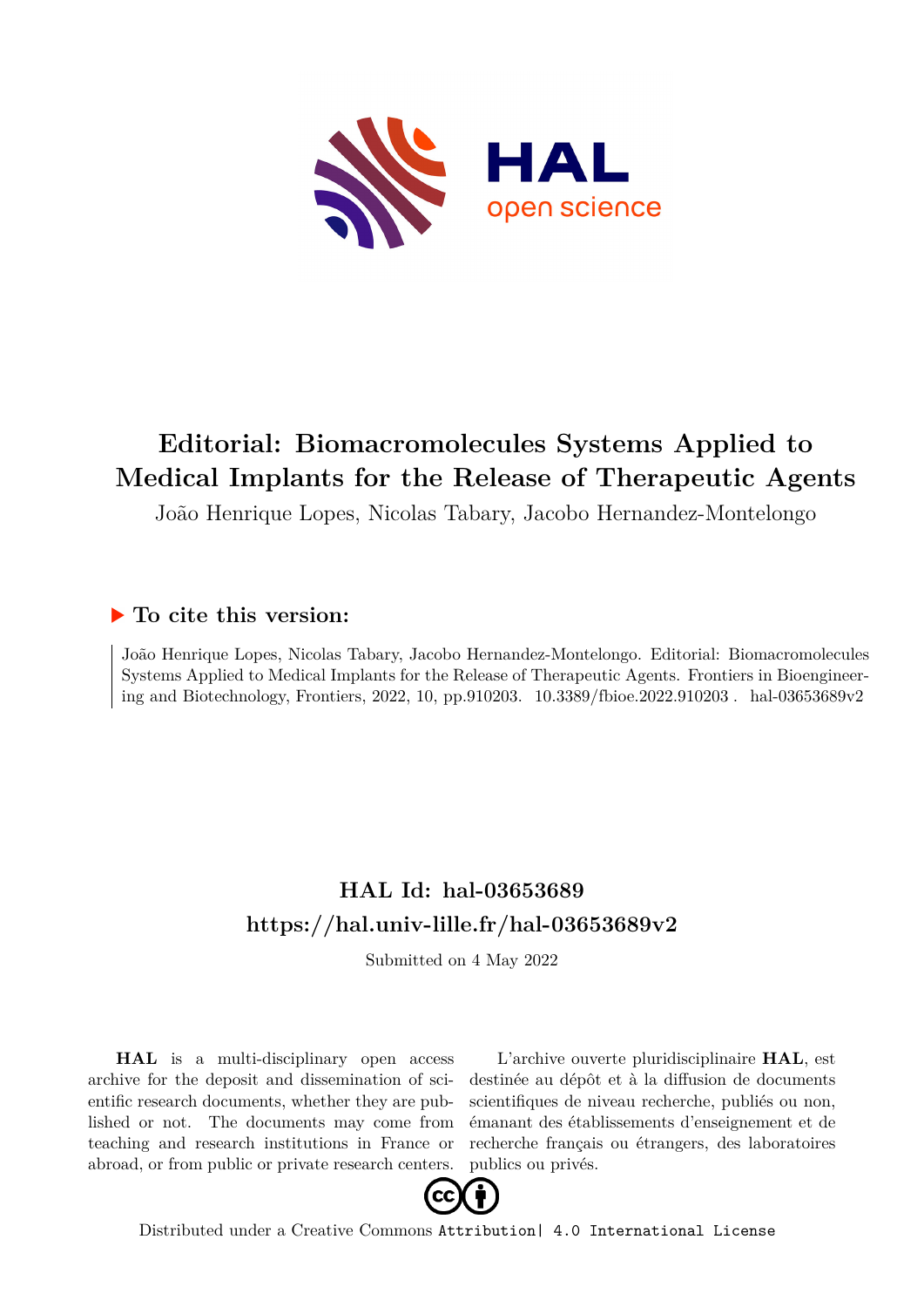

# [Editorial: Biomacromolecules](https://www.frontiersin.org/articles/10.3389/fbioe.2022.910203/full) [Systems Applied to Medical Implants](https://www.frontiersin.org/articles/10.3389/fbioe.2022.910203/full) [for the Release of Therapeutic Agents](https://www.frontiersin.org/articles/10.3389/fbioe.2022.910203/full)

Joao Henrique Lopes $^{\text{1}}$ , Nicolas Tabary $^{\text{2}}$  and Jacobo Hernandez-Montelongo $^{\text{3}}{}$ 

1 Department of Chemistry, Division of Fundamental Sciences (IEF), Aeronautics Institute of Technology - ITA, Sao Jose dos Campos, Brazil, <sup>2</sup>Université Lille 1, Unité Matériaux et Transformations (UMET), UMR CNRS 8207, Villeneuve d'Ascq, France, <sup>3</sup>Department of Physical and Mathematical Sciences, Catholic University of Temuco, Temuco, Chile

Keywords: biomacromolecules, medical implants, controlled release, therapeutic agents, drug release

Editorial on the Research Topic

#### [Biomacromolecules Systems Applied to Medical Implants for the Release of Therapeutic Agents](https://www.frontiersin.org/researchtopic/21870)

Medical implants are devices fabricated to replace, aid, or enhance some missing biological structure (Singh et al., 2020). These devices include catheters, stents, hip joints, intraocular lenses, and others. The implant surfaces are designed with biocompatible materials since they will be in direct contact with physiological fluids and tissues, such as titanium, silicone, bioactive glass, polymers, among others. In addition, the choice of the appropriate biomaterial is guided by the presence of desirable properties according to the claimed application (Ratner and Zhang, 2020). Surgery is the most common way to incorporate medical implants into the body, which involves inherent risks: bacterial infections, local swelling and induration, inadequate healing, triggering immune reactions, and other different possible complications (Major et al., 2015). The eventuality and intensity of these postoperative risks are higher in cases of immunosuppression caused by certain diseases or conditions, such as AIDS, cancer, diabetes, malnutrition, and certain genetic disorders (Madsen et al., 2021). In that sense, biomacromolecules are versatile to be configurated as release systems of therapeutic agents to health or significantly reduce those postoperative risks.

This Research Topic collection covers the use of biomacromolecules systems applied to biomedical implants for the release of therapeutic agents. This collection of papers is formed of seven original research articles and one review article.

Different interesting antibiotic drug delivery systems based on biomacromolecules were presented in this Research Topic. New proposes were physiochemically detailed, their biocompatibility was confirmed and their antibacterial activity was tested against both Gram-negative and Gram-positive bacteria. [Mansouri et al.](https://www.frontiersin.org/articles/10.3389/fbioe.2021.745099/full) obtained an optimal niosomal formulation that exhibited controlled drug release for the antibiotic streptomycin sulfate, with the highest encapsulation efficiency but a minimum size and low polydispersity index. [Sun et al.](https://www.frontiersin.org/articles/10.3389/fbioe.2022.826971/full) explored a novel temperature-sensitive hydrogel-based on a dual sustained-release system prepared by mesoporous silica (SBA-15) loaded with the antibiotic vancomycin hydrochloride (Van). These Van/SBA-15 particles were encapsulated in a chitosan-glycerophosphate-sodium alginate hydrogel (CS-GP-SA) showing the controlled release of VAN for the treatment of infectious jaw defects. In the same field, [Wiggers et al.](https://www.frontiersin.org/articles/10.3389/fbioe.2022.814162/full) obtained chitosan films crosslinked with quercetin for the controlled delivery of the antibiotic trimethoprim. Their results showed that quercetin increased the crosslinking degree in a dose-dependent manner, thus influencing the release kinetic of the loaded antibiotic while maintaining its bactericidal effects.

#### **OPEN ACCESS**

Edited and reviewed by: Hasan Uludag, University of Alberta, Canada

\*Correspondence: Jacobo Hernandez-Montelongo [jacobo.hernandez@uct.cl](mailto:jacobo.hernandez@uct.cl)

#### Specialty section:

This article was submitted to **Biomaterials** a section of the journal Frontiers in Bioengineering and **Biotechnology** 

> Received: 01 April 2022 Accepted: 12 April 2022 Published: 27 April 2022

#### Citation:

Lopes JH, Tabary N and Hernandez-Montelongo J (2022) Editorial: Biomacromolecules Systems Applied to Medical Implants for the Release of Therapeutic Agents. Front. Bioeng. Biotechnol. 10:910203. doi: [10.3389/fbioe.2022.910203](https://doi.org/10.3389/fbioe.2022.910203)